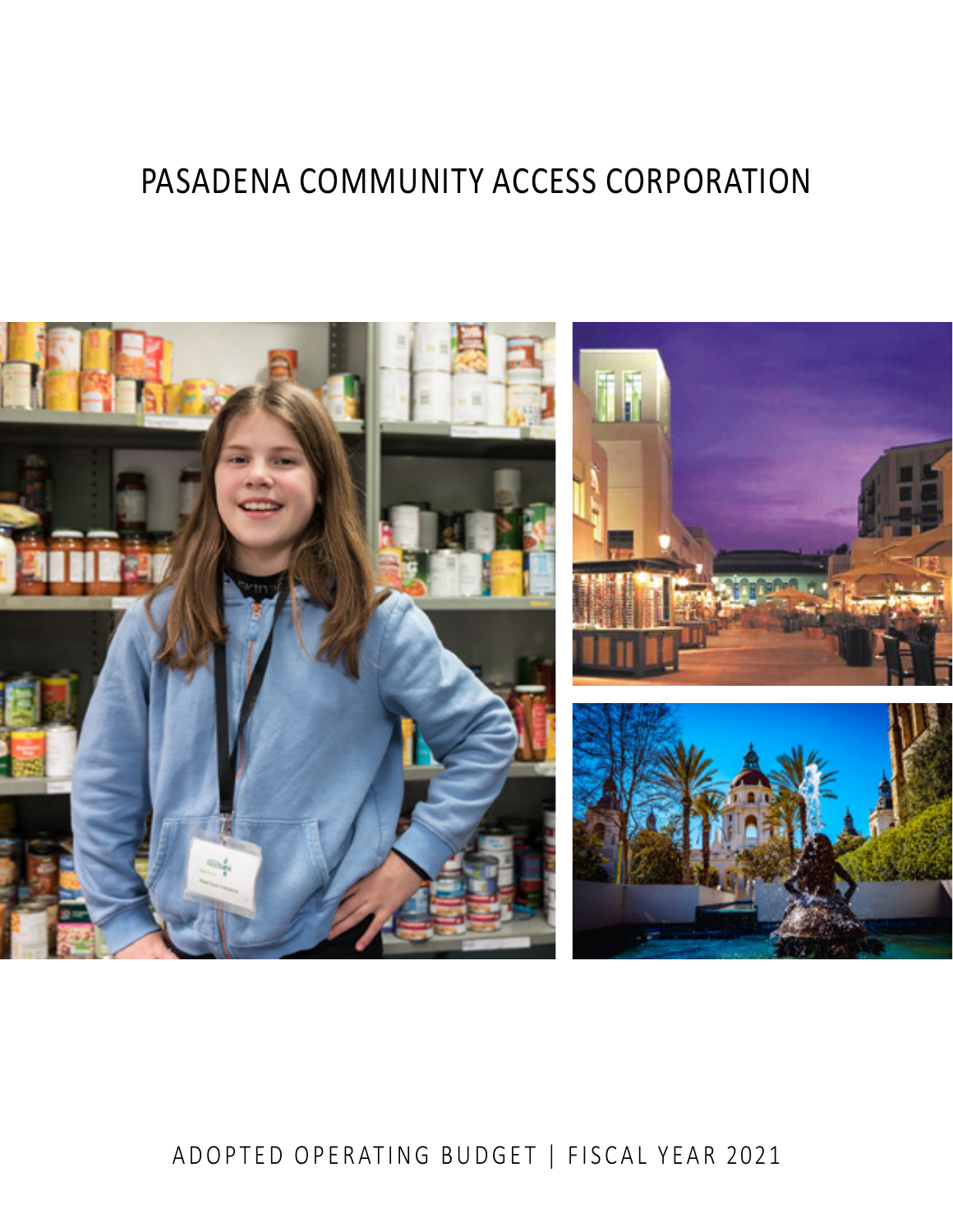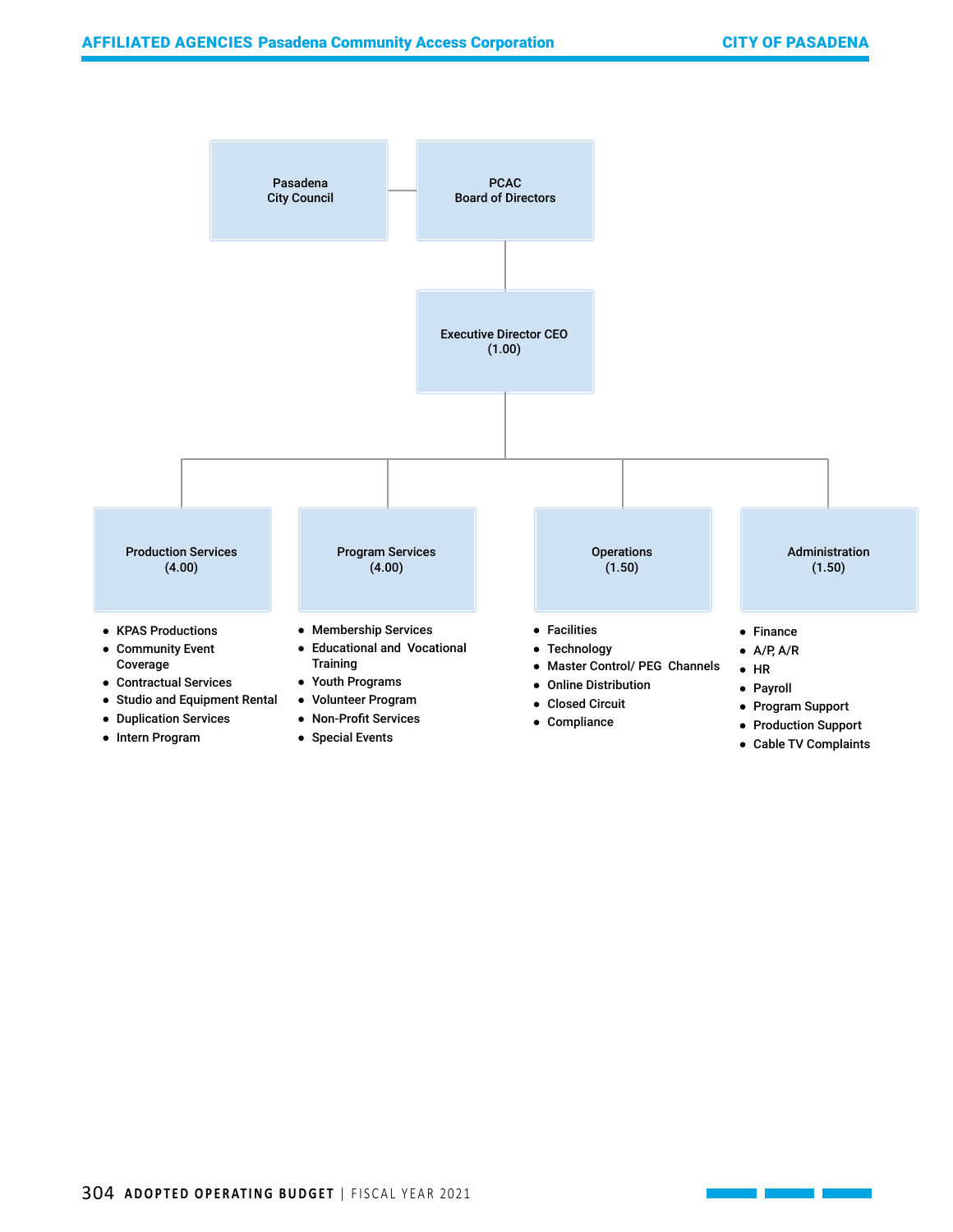#### **MISSION STATEMENT**

The Pasadena Community Access Corporation (PCAC), also known as Pasadena Media, is dedicated to the community access function of the Pasadena Telecommunications system and shall be operated exclusively for charitable, scientific, literary and educational purposes. In fulfilling these purposes, the corporation shall strive to achieve communication, facilitation, and development of media skills toward the ends of self-expression and community cohesion and improvement.

#### **PROGRAM DESCRIPTION**

PCAC is a 501(c)(3) nonprofit public benefit corporation incorporated in 1983 and a component unit of the City of Pasadena. PCAC performs work in five areas.

#### **Public Access**

Community Members can access media training and production tools at several levels. As a volunteer, one can participate in classes and get hands-on experience by helping other community members create their shows. Trainees earn certification through our television production workforce training program that offers advanced workshops and equipment practice. PCAC has long maintained an active internship program for college juniors and seniors. More recently, we have opened several internship slots for motivated Pasadena Unified School District (PUSD) high school students. Many of our current and past staff trained via these methods at PCAC. After completing required training, community members can also become producers and create their own shows for the Arroyo channel and share their voices with the community. PCAC works with many nonprofits and community organizations to get their messages out via the bulletin board that plays between shows, Public Service Announcements (PSAs), and through the number of public interest shows that PCAC staff creates for the community's benefit. Training accounts for 7 percent of PCAC's operating budget, community productions account for 26 percent and staffproduced Public Interest programs account for 10 percent.

# **Educational Access**

The City of Pasadena has two educational access channels. PUSD operates KLRN from their facility on Hudson Avenue. Pasadena City College produces content on their campus while PCAC staff uses this content to populate PCC-TV. As the vast majority of costs are borne by the schools, less than 1 percent of PCAC's budget is devoted to educational access.

#### **Government Access**

We have implemented a Work Plan with the City for renewed and new original content for KPAS, the government access station. The Work Plan includes opportunities to highlight and feature City programs, services, and special events, including PSAs, spotlight programming on department accomplishments, and emergency preparedness information in addition to maintaining a robust calendar of public meeting coverage. City Council coverage accounts for approximately 7 percent of PCAC's budget, while other KPAS activities account for approximately 18 percent.

# **Professional Services**

PCAC offers professional production services for a fee to both commercial and non-commercial entities as a way to offset costs by utilizing our state-of-the-art studio and our award-winning staff. Occasionally, PCAC works with City departments on projects that do not fall within the KPAS Work Plan. PCAC charges a nominal fee for these services, most of which are for public address and audio recordings at City events and meetings. Approximately 1 percent of our budget supports professional services with the City and just under 3 percent supports professional services with other parties.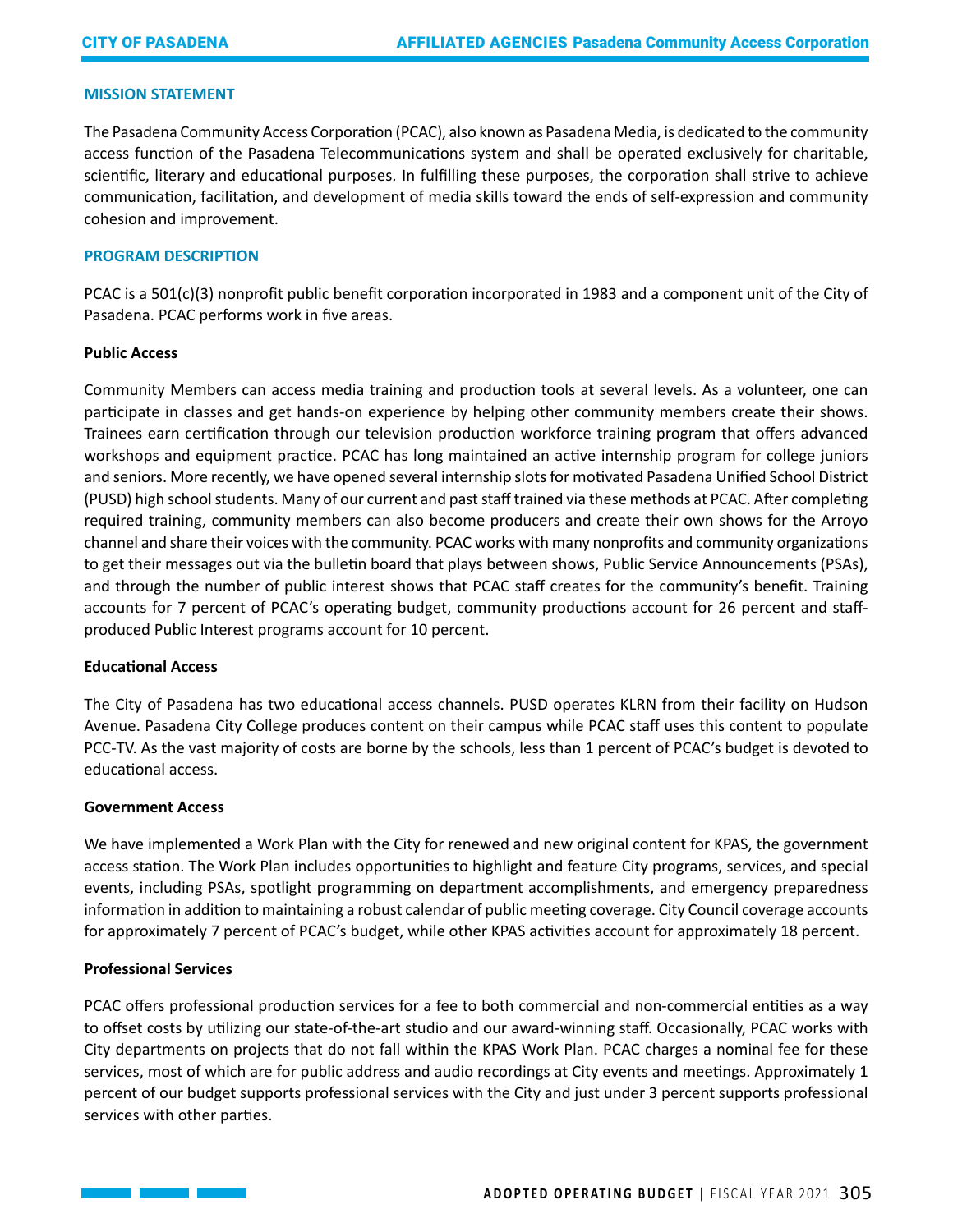#### **Operations and Management**

As an Operating Company for the City and a 501(c)(3) nonprofit, compliance is extremely important to PCAC. PCAC undertakes an audit every year and presents financial information to the public at the monthly meetings of our Board of Directors, in addition to required state and federal filings. Other costs that cannot be attributed directly to the other four categories, including human resources, engineering, acting as a liaison between concerned community members and cable franchisees, risk management, and professional development, are attributed as operations and management costs which represent 29 percent of the budget.

# **DEPARTMENTAL RELATIONSHIP TO CITY COUNCIL GOALS**

#### **Maintain Fiscal Responsibility and Stability**

PCAC maintains our commitment to providing the highest quality service in consideration of economic constraints. PCAC continues to explore alternate funding opportunities including fee for production service models, grants, underwriting, and channel sponsorship opportunities. PCAC Board and staff are committed to growing a sustainable funding model that can support and enhance training and production services.

# **Improve, Maintain and Enhance Public Facilities and Infrastructure**

PCAC operates a state-of-the-art 5,000-square-foot media facility conveniently located in the heart of the City. Use of this all-digital facility marks a modern era in PCAC's 36-year history. FY 2020 improvements include installation of a second studio for podcasting, a networked editing / archival footage system, and a new content distribution system that includes Over-The-Top (OTT - delivery of video via the internet, outside of traditional TV service) apps for the three most popular players: Roku, Amazon Fire TV and Apple TV.

# **Increase Conservation and Sustainability**

PCAC utilizes energy-efficient LED and fluorescent lighting both in studio and in the field and installed motionsensing light switches in all offices. In addition, staff ensures that e-waste is properly recycled. PCAC also works to promote conservation and sustainability through PSAs and segments for Pasadena Water and Power (PWP), including *A Day in the Life in Electric Services* for their annual staff meeting, which also aired on KPAS. Additional programming includes a segment of the library's *Off The Shelf* that featured a segment on bike safety.

# **Improve Mobility and Accessibility Throughout the City**

Last year, PCAC began production on *Access for All*, a series dedicated to discussing the rights and relationship between those in our community with disabilities and the temporally-abled. After the passing of host Robert Gorski, this production is shifting to explore disability from both an identity and cultural point of view with new host Martin Sweeney, an assistive technology consultant and Chair of Pasadena's Accessibility and Disability Commission. PCAC highlighted the second annual Adaptive Sports Festival on *Pasadena in Focus*, recorded an in-depth workshop about *The ABCs of ADA for Businesses,* and covered the *25th Anniversary of Pasadena Transit* at the Central Library. PCAC also works with City departments to ensure captioning of City Council meetings and events such as the Mayor's State of the City address, which also featured Spanish translation.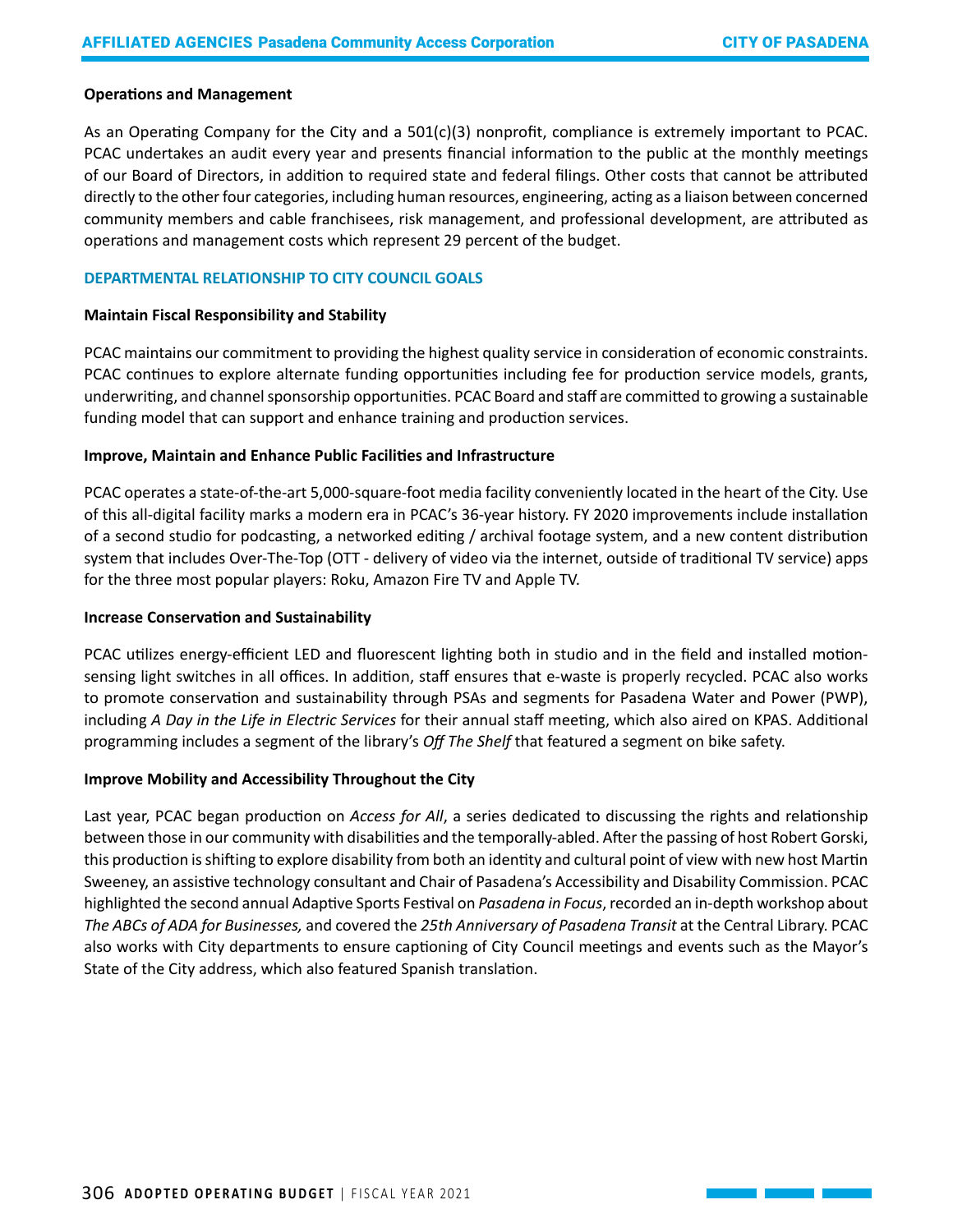#### **Support and Promote the Quality of Life and Local Economy**

PCAC continues to provide one of the most accessible, value-added video production training and service opportunities to the residents of Pasadena. These services, including access to production equipment and handson technical training on field equipment and in-studio production, allow community members to gain valuable skills on personal and professional levels. In addition to these opportunities, we also provide popular internship programs for not just for college students, but for PUSD high school students which include several grant-funded paid internships via Exploring the Arts and Hillsides' Youth Moving On. We are also proud to provide on-thejob training for two participants of SER National's Senior Community Service Employment Program. Our services continue to provide an influx of content, focused on issues of interest to Pasadena residents. The media created is truly for the people, by the people.

#### **Ensure Public Safety**

**Contract Contract** 

PCAC partners with the Pasadena Public Health Department and Huntington Hospital to provide the community with valuable health information including PSAs on COVID-19. PCAC continues to produce the *Public Safety: The Pasadena Way* series for the Pasadena Police Department, which features practical ways for the public to stay safe in their daily lives, as well as information about ways in which the department ensures public safety. In addition, PCAC also ensures City press conferences that include important safety information during the Fourth of July and New Year's holidays are available to residents and visitors.

#### **FISCAL YEAR 2020 ACCOMPLISHMENTS**

- At their annual conference, the Alliance for Community Media awarded PCAC the highest honor for a Public, Education and Government (PEG) Access center, the Hometown Media Award for Overall Excellence;
- Maintained an active Board of Directors roster, holding regular monthly and special public meetings;
- Completed yearly audit review which maintained fiscal accountability with no material findings;
- Managed PEG fee allocations to purchase transmitting, switching, and editing equipment for KLRN, projection equipment to supplement an auditorium audio/video system for PCC-TV, replacement audio, switching, and computing equipment for PCAC, and a new content distribution system for all four channels;
- Installed podcast studio, networked editing / archival footage system, and new content distribution system;
- Released OTT apps for Roku, Amazon Fire TV and Apple TV to make channels available in high definition (HD) on TVs, not just via streams on computers and mobile devices;
- Enhanced community offerings while quickly transitioning to staffing remotely in response to COVID-19;
- Worked with DoIT to develop workflow for virtual City meetings in response to COVID-19 pandemic;
- Assisted DoIT in the installation of equipment capable of carrying KPAS in HD on the City website;
- Created online membership portal with Caltech's TechReach program;
- Developed and strengthened City department relationships; and
- Provided coverage of over 200 special events, meetings and other city-related activities and programs.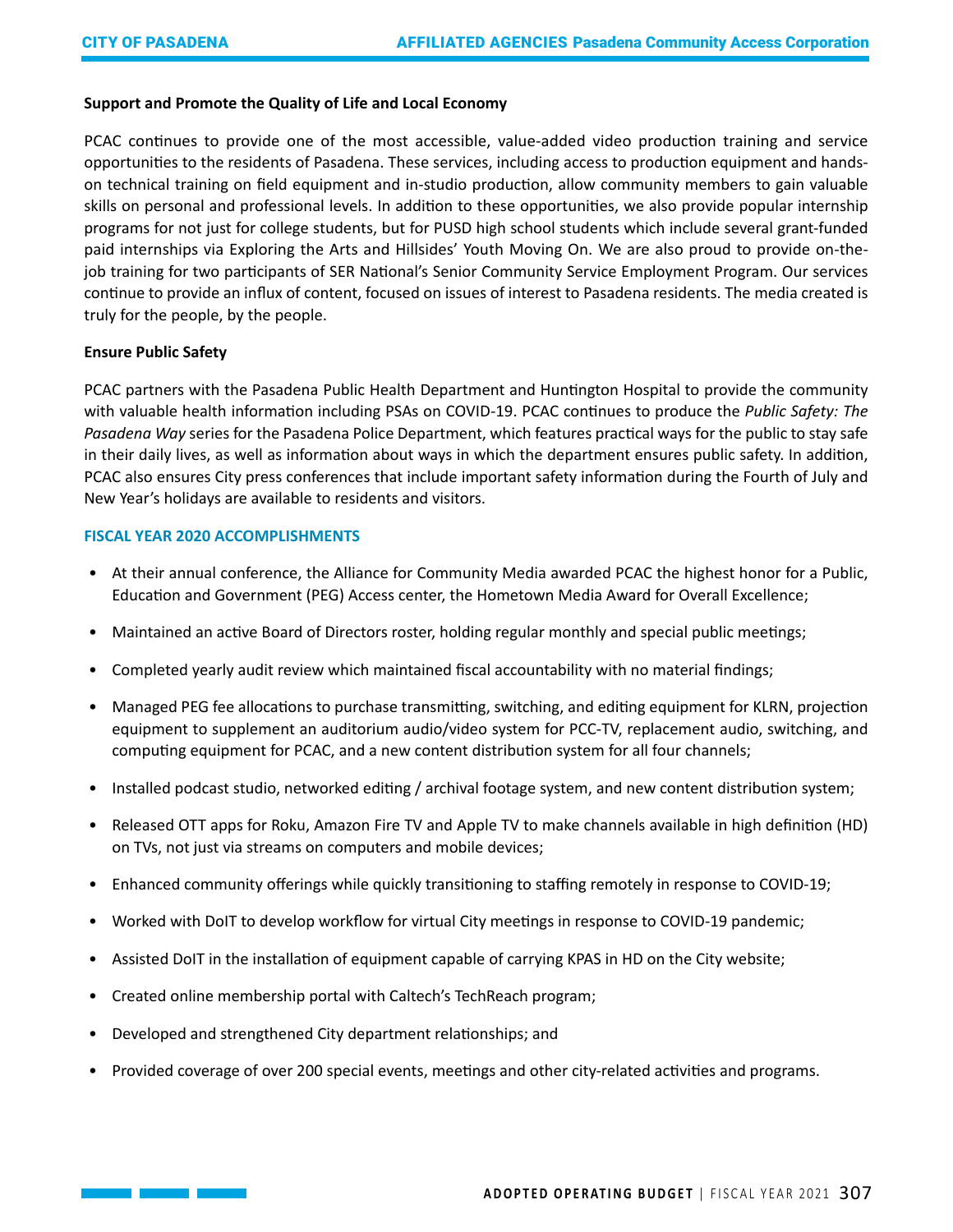#### **Key program highlights for FY 2020 include:**

- City Council, Committee and Commission Meetings;
- Councilmember Town Hall Meetings;
- Mayor's State of the City Address;
- New KPAS Series in Response to COVID-19: *Mayoral Briefings*, *Rec Connect*, and *Telling Tales*
- Returning KPAS Series: *Body Mind Spirit* (PIO/PPHD), *Off The Shelf* (Library), *Pasadena In Focus* (PIO), *Public Service: The Pasadena Way* (Police Dept.), and *Recreation Rundown* (Human Services);
- New Public Interest Series: *Pasadena Media News, From Bustles To Boardrooms*, and *A Celebration of Public Domain Movies*, plus *Arroyo Live* and *Safer At Home Stories* in response to COVID-19;
- New Community-Produced Series including Jasiri Jenkins-Glenn's *Jasiriously Speaking* and Joe Carbonetta's *Around Midnight* revival entitled *Around Midnight Somewhere*;
- First episode of a talk show in American Sign Language on *Innovate Pasadena Presents*;
- Created *Pasadena In 60* (PIO), a monthly 60-second events recap shared via City social media platforms;
- Created *HR Tips In A Minute* (HR), used internally to answer frequently asked questions from City staff;
- Produced trainee recruitment video for Housing's MASH program, which had 30% increase in applicants;
- Library events including One City, One Story;
- Public Safety Information Including public safety press conferences and COVID-19 PSAs;
- Black History, Latino Heritage, and Rose Parades, Veterans Day Ceremony, ArtNight, and Other Local Events;
- Local Nonprofit Organization PSAs including a partnership with Light Bringer and John Muir H.S.; and
- Census and Voting Information including PSAs, local candidate forums, and League of Women Voters Events.

# **PCAC goals include:**

- Continue to enhance community recognition and community involvement;
- Enhance training, mentorship, and career opportunities with a focus on youth and the underserved;
- Enhance podcasting curriculum and distribution
- Continue increasing quality of program content, cable channel signals and internet streams;
- Increase live programming and enhance usage of Social Media for programming;
- Increase coverage and airing of locally-produced programming;
- Support KLRN and PCC-TV content creation;
- Expand City department programming on KPAS;
- Increase collaborations with nonprofit organizations and community groups;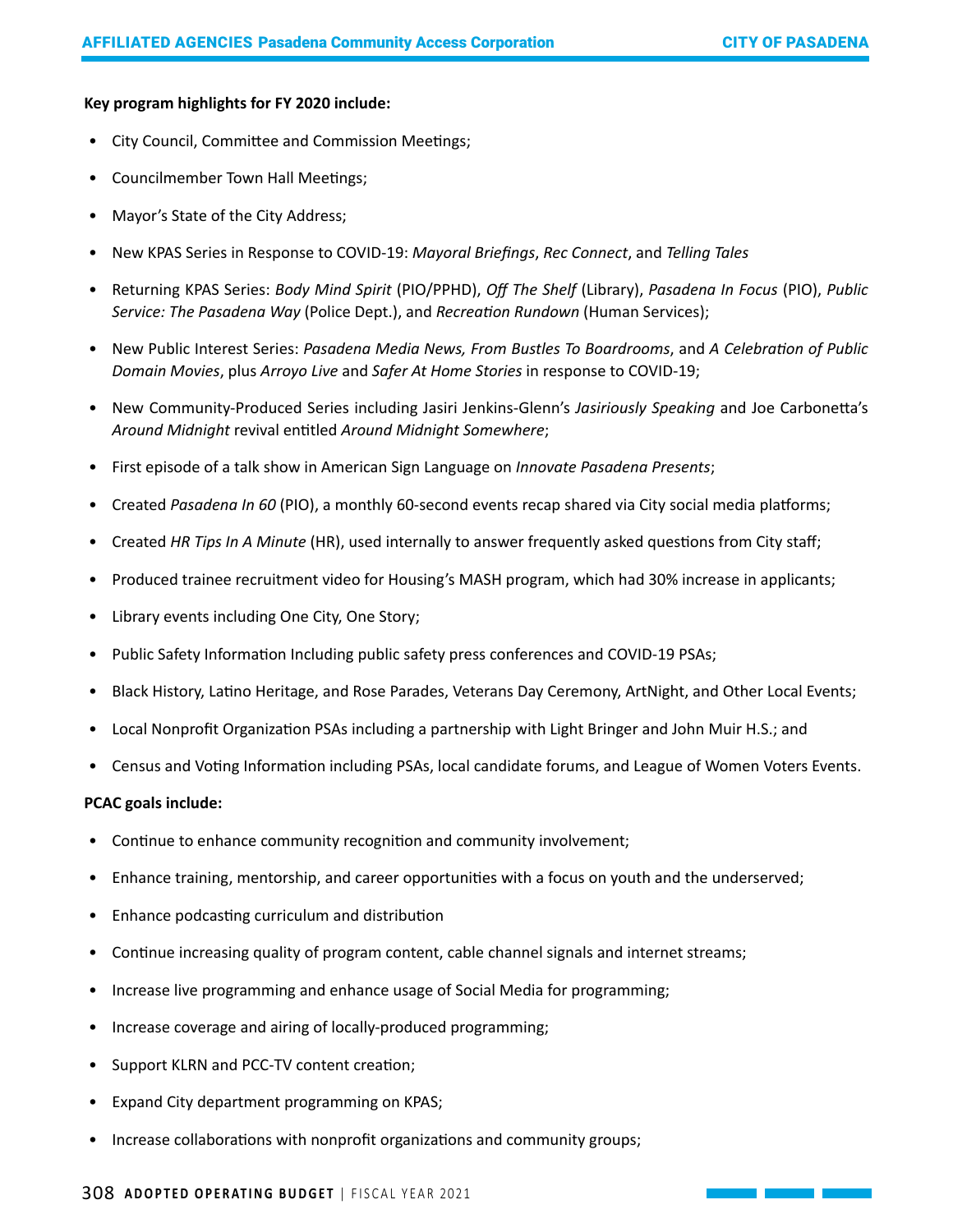- Increase partnerships and sponsorship opportunities with local businesses and nonprofit organizations;
- Improve interconnectivity between live origination sites; and
- Improve readiness to distribute emergency public information during citywide emergencies or disasters.

# **FISCAL YEAR 2021 ADOPTED BUDGET**

#### **Operating Budget**

The FY 2021 Adopted Operating Budget of \$1,056,900 is \$32,500 (3.2 percent) higher than the FY 2020 Adopted Budget. The impact on the General Fund is \$967,000.

#### **Capital Budget**

The FY 2021 Adopted Budget for 1.0 percent PEG fee allocation is \$190,000. This allocation is 80.0 percent of the total expected PEG revenues, with the remaining 20.0 percent withheld in a city fund.

#### **Personnel**

A total of 12.00 FTEs are included in the FY 2021 Adopted Budget which is the same as the FY 2020 Adopted Budget.

#### **YEAR-OVER-YEAR SUBSTANTIAL BUDGET CHANGES**

- Occupancy new lease  $(-\frac{2}{3}12,000)$ ;
- Personnel 3 percent cost-of-living increase (-\$16,000); and
- Content Distribution Fees new Over-The-Top applications (-\$4,000).

#### **FUTURE OUTLOOK**

PCAC continues to thrive and to meet the needs of our members and community. We derive success from board members, staff, producers, trainees, volunteers, supporters, and viewers. Our achievements come from the efforts of those who believe in community access media and the principles of freedom of expression. It is our organizational goal that we maintain a keen understanding of the needs of our community and that by working with our members, the City, and other stakeholders we keep Pasadena Media relevant to the community.